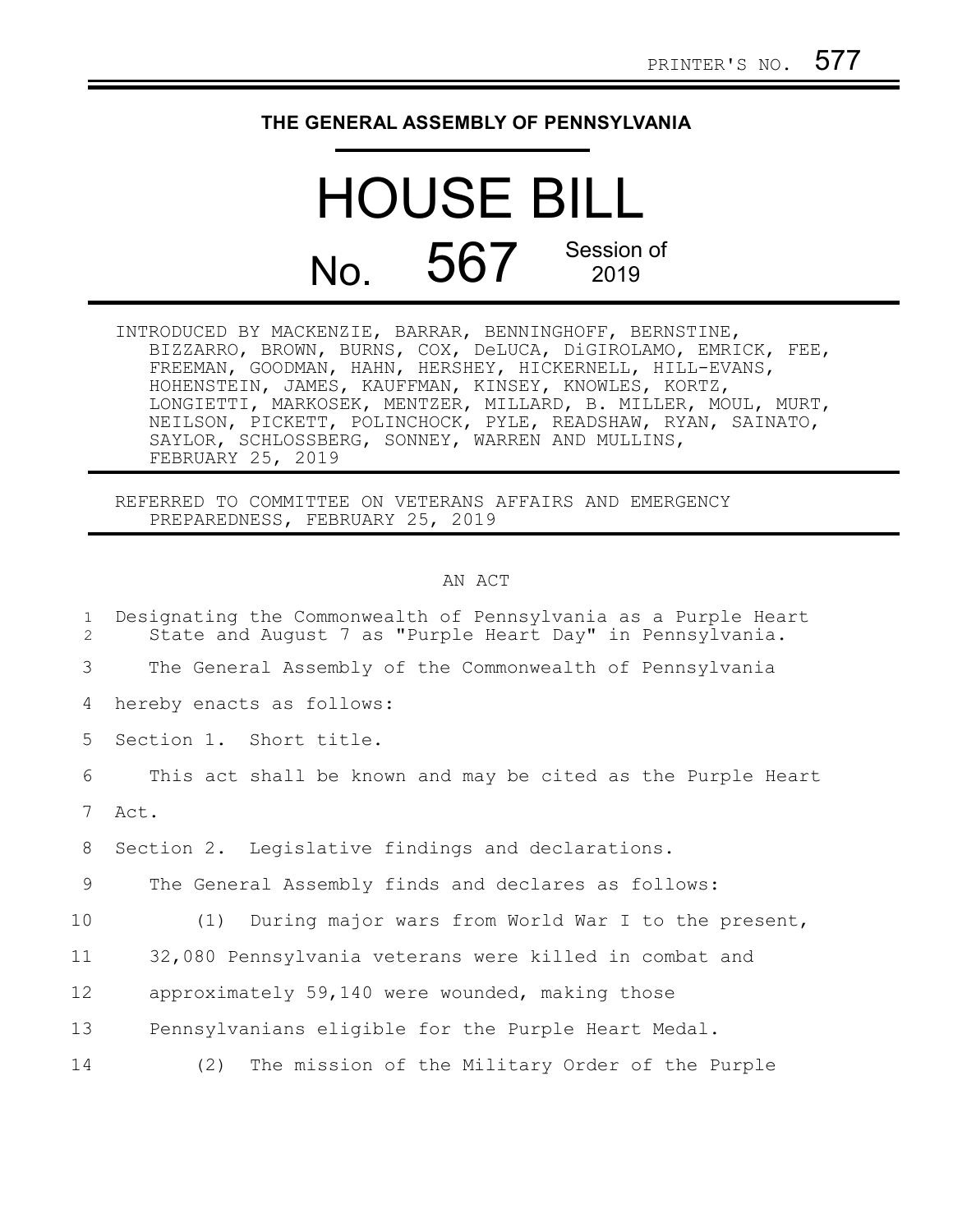Heart, chartered by an act of Congress, is to foster an environment of goodwill among combat wounded veterans and their families, to promote patriotism, to support legislative initiatives and, most importantly, to ensure that we never forget the sacrifices of veterans killed in action and wounded in combat. 1 2 3 4 5 6

(3) Twenty-three states across the United States have honored their military veterans wounded and killed in combat by proclaiming their states to be Purple Heart states. 7 8 9

(4) The Purple Heart Trail was established in 1992 by the Military Order of the Purple Heart to be a symbolic trail throughout all 50 states to commemorate and honor all men and women who have been wounded or killed in combat while serving in the United States Armed Forces. 10 11 12 13 14

(5) The Purple Heart Trail originates at a monument in Mt. Vernon, Virginia, which is the burial location of George Washington. 15 16 17

(6) In Pennsylvania, State Route 45, also known as the Purple Heart Highway, winds through 100 miles of Huntingdon, Centre, Union, Northumberland and Montour Counties and is part of the Purple Heart Trail. 18 19 20 21

(7) State Route 45 was christened the Purple Heart Highway because the Route 45 corridor has been home to many recipients of the Purple Heart. 22 23 24

(8) The Commonwealth of Pennsylvania honors the service and sacrifices of our nation's men and women in uniform wounded or killed by the enemy while serving to protect the freedom enjoyed by all Americans. 25 26 27 28

Section 3. Purple Heart State. 29

The Commonwealth is designated as a Purple Heart State. 30

20190HB0567PN0577 - 2 -